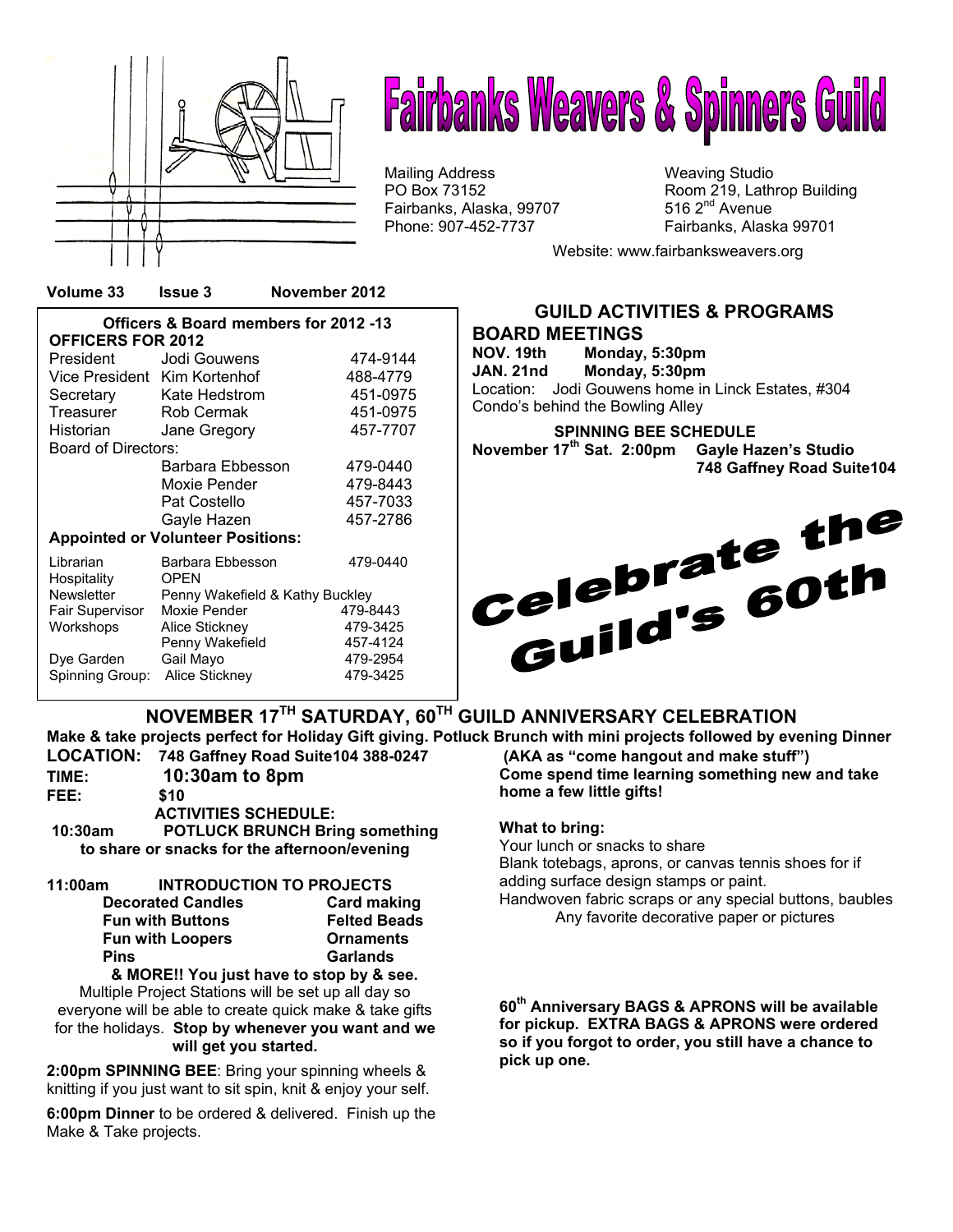#### **PRESIDENTS LETTER NOVEMBER 2012**

Thanks go to those who helped demonstrate and work at our tables during the October Monroe Holiday Bazaar – Gayle Hazen, Penny Wakefield, Suzy Strom, Helen Howard and Maureen English. We were able to demonstrate both spinning and weaving to those attending this event as well as sell some cards and qiviut. People were sincerely interested in seeing what we had to offer.

Thanks go to Gayle Hazen and Kim Kortenhof for working on our upcoming November 17<sup>th</sup> gathering featuring Last Minute Holiday Gifts. It will start with a potluck brunch, include a variety stations where you can work on last minute gifts and a 2pm spinning demo. You are also welcome to bring something of your own to work on and just hang out during the day. We will all chip in on ordering out dinner in the evening. Please stop by during the day or early evening, even if you have only a short time.

Some members are now warping up their looms with winter projects. Please keep in mind that by adding just a little extra warp you might be able to weave something the Guild can sell next spring at ArtExpo. BE aware the maximum price we<br>Happy Weaving, Jodi Gouwens can ask for these items is \$25.

#### **MEMBERS IN THE NEWS & THANK YOU'S to the following:**

**Welcome to New Member: Joyce Outten,** a machine knitter & now a weaver**. Hanna Stiver & Alicia received scholarships from our UAF Foundation scholarship program. Congratulations to the all the members for their continuous support over the years.** 

#### **NOVEMBER'S MINI FELTING WORKSHOP with ANN WOOD**

A fun felting class with lots of production. They had so much fun that they suggested that we have a mini felting conference in the Spring, with a variety of felter's presenting their ideas, techniques &experiences. Thanks to Chris Peltzer for the felting workshop.









**Felters Just a few of the many Coasters Chris eyeglass case UWA VENTOR Cynthia & Craig Dorman** 

**Vieiws from Convergence 2012 at LONG BEACH Penny & Annita TAPESTRY EXHIBIT ELECTRIC HATS & PINS** 







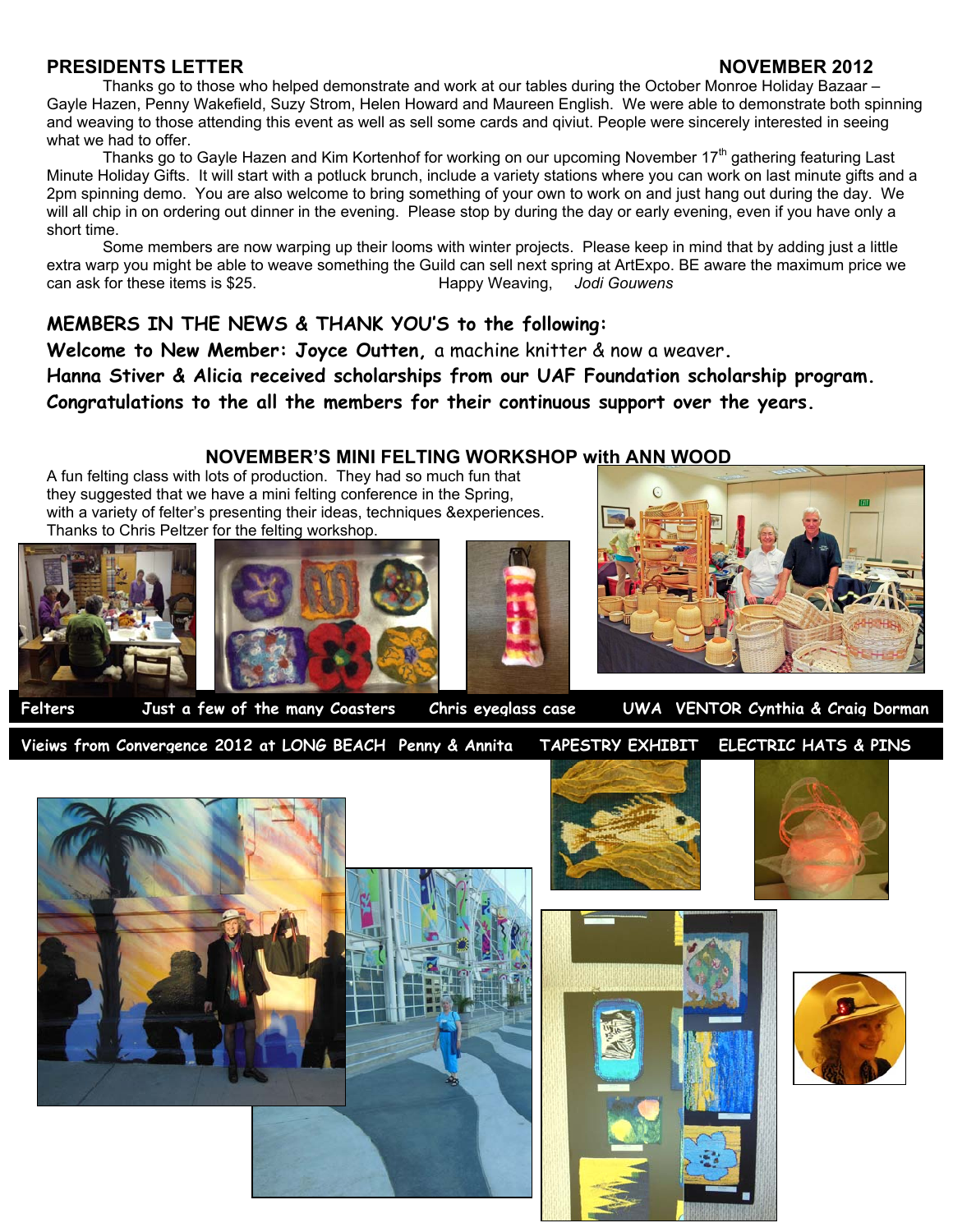

#### **SATURDAY NOVEMBER 24th WARPING CLASS CARD/TABLET WARPING OR INKLE LOOM - 4 colors or make warps for the RIGID HEDDLE, TABLE OR FLOOR LOOMS**

Refresh your warping skills. Demonstration of **SECTIONAL WARPING** on the studio rug looms. Come & weave a hand towel for a holiday gift for a small fee. We have the looms so you can weave.

INSTRUCTOR: Penny Wakefield,

CALL: 452-7737 to express your interest. Bring your yarn or use some of ours for a small donation.<br>LOCATION: Weaving Studio, Rm. 219

Weaving Studio, Rm. 219

TIME: 10am to 3:30pm

FEE: FREE for the warping instruction. Using Weaving studio yarn, please make a small donation.

#### **SUNDAY, NOVEMBER 25 2:30pm to 5pm MITTEN WORKSHOP**

Make a pair of mittens from your favorite felted sweater. Old Sweaters or handwoven wool fabric can be used. Must know how to sew.

LOCATION: Weaving Studio, Rm. 219 TIME: 2:30pm to 5pm WORKSHOP FEE: \$25 includes pattern & leather.<br>REGISTER: Call 457-4124 or 452-7737 Call 457-4124 or 452-7737

#### **FOR NEW MEMBERS INTERESTED IN KNITTING GROUPS – Contact Moxie 479-8443 or try Ravelry.com**

## **IN OUR EMAIL BOX:**

#### **LOCAL OPPORTUNITY TO DISPLAY**

Greetings: I would like to invite the members of your group who may be interested in displaying their work for our next First Friday Dec 7 from 5-7 pm

I am representing the "Fitness Connection for Women" we have a beautiful open space with 12 large windows and lots of wall space and shelves for displays.. We do advertise in the Latitude 64 and our members pass the word through their circles of friends.

We are also on Face book see: Fitness Connection for Women Fairbanks (we are just learning how to use Face book) If you are interested please call me Marla Star at 699-2024 my cell or my office 456-4377.

I invite your members to come by, see the space. Hours are M-F 8 am - 6 pm 101 College Rd Warmest regards, Marla Star 'Allow yourself to *feel* your way toward well being'

#### **Survey notice for Fiber Artists' & 'Producers of Fiber'**

A THANK YOU TO EVERYONE who helped Jan Rowell in evaluation the Musk Ox yarn. She has recently received a 'Survey notice for Fiber Artists' and 'Producers of Fiber' from a lady in Clam Gulch, AK and is asking everyone to response. She is looking at establishing a fiber mill in Alaska so please answer her survey questions. The Two Survey's will come as separate attachments from Jodi

#### **JANUARY 29 8 WEEK - DAYTIME WEAVING CLASS Beginning or Advanced Program on**

**Tuesday/Thursdays**  TIME: Adjustable on Tuesday/Thursday CALL: 452-7737 to express an interest. LOCATION: Weaving Studio, Rm. 219

**COMING IN 2013 Felting Symposium** 

#### **ART 127: INTRO WEAVING CLASS for 2013 will begin on Thursday January 17, 2013 at 6:30pm**

#### **ART 227: WOVEN FABRIC DESIGN: GARMENT WEAVING will begins on Tuesday, January 22 at 5:30pm**

Structures to explore will be Lace, Honeycomb, Double weave, Crackle, Deflected warp & weft and Patterned weaves such as Summer & winter, Overshot. Garment Design, Pattern & Construction techniques will be covered as well as Turned Twill, Advancing, M's & W's, Snowflake, Shadow.

CALL: 452-7737 to express an interest. LOCATION: Weaving Studio, Rm. 219 TIME: 12pm to 3:30pm FEE: Semester long \$275

#### **National COMPETITIONS FOR WEAVERS** *Woven Together: Firestorm*

Dear Fairbanks Weavers & Spinners Guild, Pikes Peak Weavers Guild, Colorado Springs is cosponsoring an exhibit in 2013 that your members will be interested in knowing about. We appreciate mention of the exhibit in newsletters and links to it on web sites.

#### **Entry Deadline: April 8, 2013**

Juried exhibit commemorating 2012 U.S. wildfire season. June 21-August 3, 2013, Hagnauer Gallery,

> Business of Art Center, Manitou Springs, CO. Download prospectus:

www.PikesPeakWeavers.org/firestorm Email questions: Firestorm.exhibit.2013@gmail.com My best, Susan Bowman Exhibit Committee

## **CELEBRATE 60 years on**

**Saturday, November 17th**